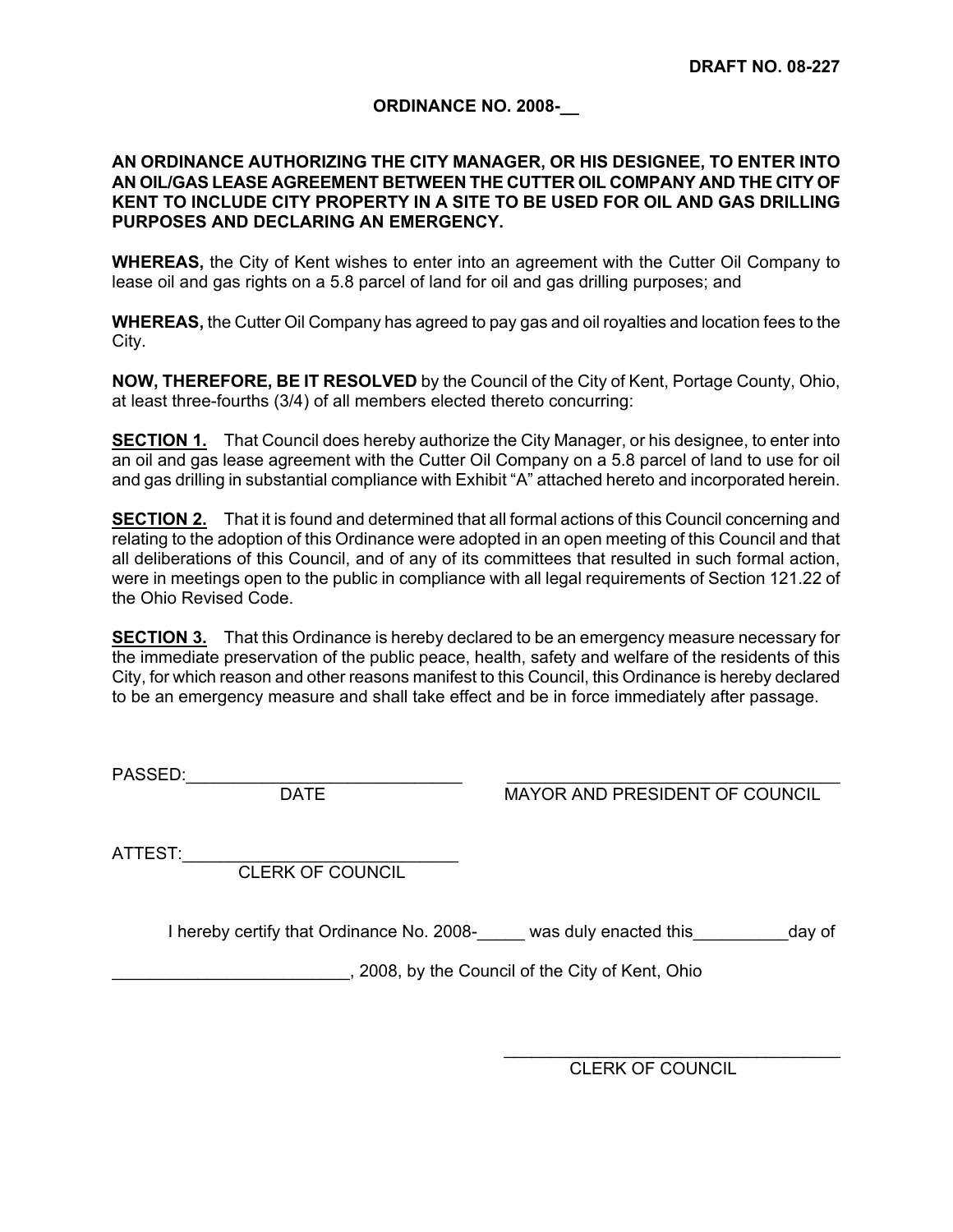| <b>EXHIBIT A</b> |  |
|------------------|--|
|------------------|--|

| THIS AGREEMENT, made this day<br>The City of Kent | 2008. between<br>-------- |  |
|---------------------------------------------------|---------------------------|--|
| 325 South Depeyster Street, Kent, Ohio 44240      |                           |  |

Lessor, and CUTTER OIL COMPANY, 9270 Cedar Valley Road, West Salem, OH 44287, Lessee, does witness:

Lessor, in consideration of the sum of One and no/100 Dollars (\$1.00), the receipt of which is hereby acknowledged and of the 1. covenants and agreements herein contained, does hereby grant unto Lessee all of the oil and gas and the constituents of either, in and under the lands hereinafter described together with the exclusive right to explore, drill and operate for, produce, and market oil and gas and their constituents, the right to lay pipeline to transport oil and gas and their constituents from the lands leased hereunder and other lands, the right to build and install such roads, tanks, equipment and structures ancillary thereto to carry on operations for oil and gas, together with the right to enter thereon at all times and to occupy, possess and use so much of said premises as is necessary and convenient for all purposes described herein.

 $\overline{2}$ This lease covers the premises situated in Section (LOT) 15 and 22 City of Kent, County of Portage, State of Ohio containing

5.8 acres, further described by Parcel ID 17-022-00-00-041.000 more or less, being the land owned by Lessor in said township or adjoining said tract for this well, bounded substantially as follows;

| On the North by lands of | Groves / Horning Road      |
|--------------------------|----------------------------|
| On the East by lands of  | Bullock / Stevenson        |
| On the South by lands of | DSMP – Kent LLC            |
| On the West by lands of  | The Tell Real Estate Trust |

3. This lease shall remain in force for a primary term of 2 years and as long thereafter as operations described above are being conducted on the premises; or oil or gas is produced, or is capable of being produced.

 $\ddot{a}$ The royalties to be paid by Lessee are:

(a) On oil, one-eighth (1/8) of that produced and saved from said land, same to be delivered at the wells or to the credit of the Lessor:

(b) On gas of whatsoever nature or kind produced and sold, one-eighth (1/8) of the net proceeds realized by Lessee from the sale thereof after deduction of reasonable gathering, treatment and compression costs;

(c) on gas of whatsoever nature or kind produced and used by Lessee (off the premises) and not sold, one-eighth (1/8) of the highest price paid at the time of use for natural gas by a public utility purchasing gas in the same county. The royalties shall be paid by Lessee within 20 days after Lessee receives payment therefore. In the event all wells on the leased property are shut in for any reason for a continuous period of six months, then on or before the end of each calendar year during which such wells are shut in, Lessee shall pay Lessor a shut in payment of One Dollar (\$1.00) per year per acre, prorated for the period such wells are shut in, and this lease shall continue in full force and effect as provided in paragraph 3 so long as such payments are made.

If operations for a well are not commenced on the premises within 12 months from the date of this lease, this lease shall 5. terminate as to both parties unless Lessee on or before that date shall payer tender to Lessor the sum of \$500,00, which shall operate as a rental and cover the privilege of deferring the commencement of operation for a well for twelve (12) months from said date. Such rentals may, at the option of Lessee, be paid quarterly or annually. In like manner and upon like payments or tenders, the commencement of operations for a well may be further deferred for periods of the same number of mon this lease. This and all other payments due under this lease shall be made by cash or check and shall be deemed tendered when either delivered to Lessor or any of them or mailed to Lessor or any of them at the above address. This lease shall not terminate for failure to pay said rentals unless Lessor gives Lessee written notice of said failure and the rental due is not paid within ten days of the receipt of said notice by Lessee.

If Lessor owns a lesser interest in the above described land than the entire and undivided fee simple estate therein, then the 6 royalties and rentals provided for herein shall be paid to the Lessor only in the proportion which Lessor's interest bears to the whole and undivided fee. In the event a well drilled hereunder is a dry hole and is plugged according to law, this lease shall not terminate if within twelve (12) months from the date of the completion of the plugging of such well Lessee shall commence another well or if Lessee pays delay rental as hereinabove provided.

Lessor may lay a line to one gas well on the leased premises and connect at the location in the manner designated by Lessee on said land and may take annually up to 300,000 cubic feet of free gas, produced from said well for use for heat and light in in the Lessor's facility located on said land, or receive payment at wellhead market rate for a free gas, at Lessor's risk and expense, subject to the use and the right of abandonment and surrender of Lessee. Lessee shall have the right to use free of cost, gas, oil, and water found on said land for its operations thereon, except water from the wells of Lessor. When requested by Lessor, Lessee shall bury pipelines below normal plow depth in cultivated areas and shall pay for damaged caused by its operations to growing crops and to fences on said land. No well shall be drilled nearer than 100 feet to the house or barn now on said premises, without the written consent of Lessor. Lessee shall have the right at any time during or after the expiration of this lease to remove all machinery, fixtures, and any other structures or improvements placed on said land by Lessee, including the right to draw and remove all casing.

The rights of either party hereunder may be assigned in whole or in part. No change in ownership of the land or the rentals or 8. royalties shall be binding on the Lessee until Lessee has received notice and has been furnished with the written transfer document or certified copy thereof. In the event this lease shall be assigned as to a part or as to parts of the above described lands, and the holder or owner of any such parts shall fail or make default in the payment of its proportionate part of the delay rental, such default shall not operate to defeat or affect this lease insofar as it covers a part or parts of said land upon which Lessee or any assignee hereof shall make due payment of said rentals

Lessor hereby warrants and agrees to defend the title to the land herein described and agrees that Lessee, at its option, may 9. pay and discharge any taxes, mortgages, or other liens existing, levied, or assessed on or against the said lands and production and, in the event it exercises such option, it shall be subrogated to the rights of any holder or holders thereof and may reimburse itself from any payments due hereunder.

10. When drilling, reworking, production, or other operations are delayed or interrupted by force majeure, this is by storm, flood, rain, snow, or other act of God, fire, war, rebellion, insurrection, riot, strikes, difference with workmen, or failure of carriers to transport or furnish facilities for transportation, or as the result of any law, judgment, order, rule, regulation, requisition or necessity of any government, Federal or State, or Local, or as a result of any cause whatsoever beyond the control of lessee, the time of such delay or interruption shall not be counted against lessee, anything in this lease to the contrary notwithstanding, but this lease shall be extended